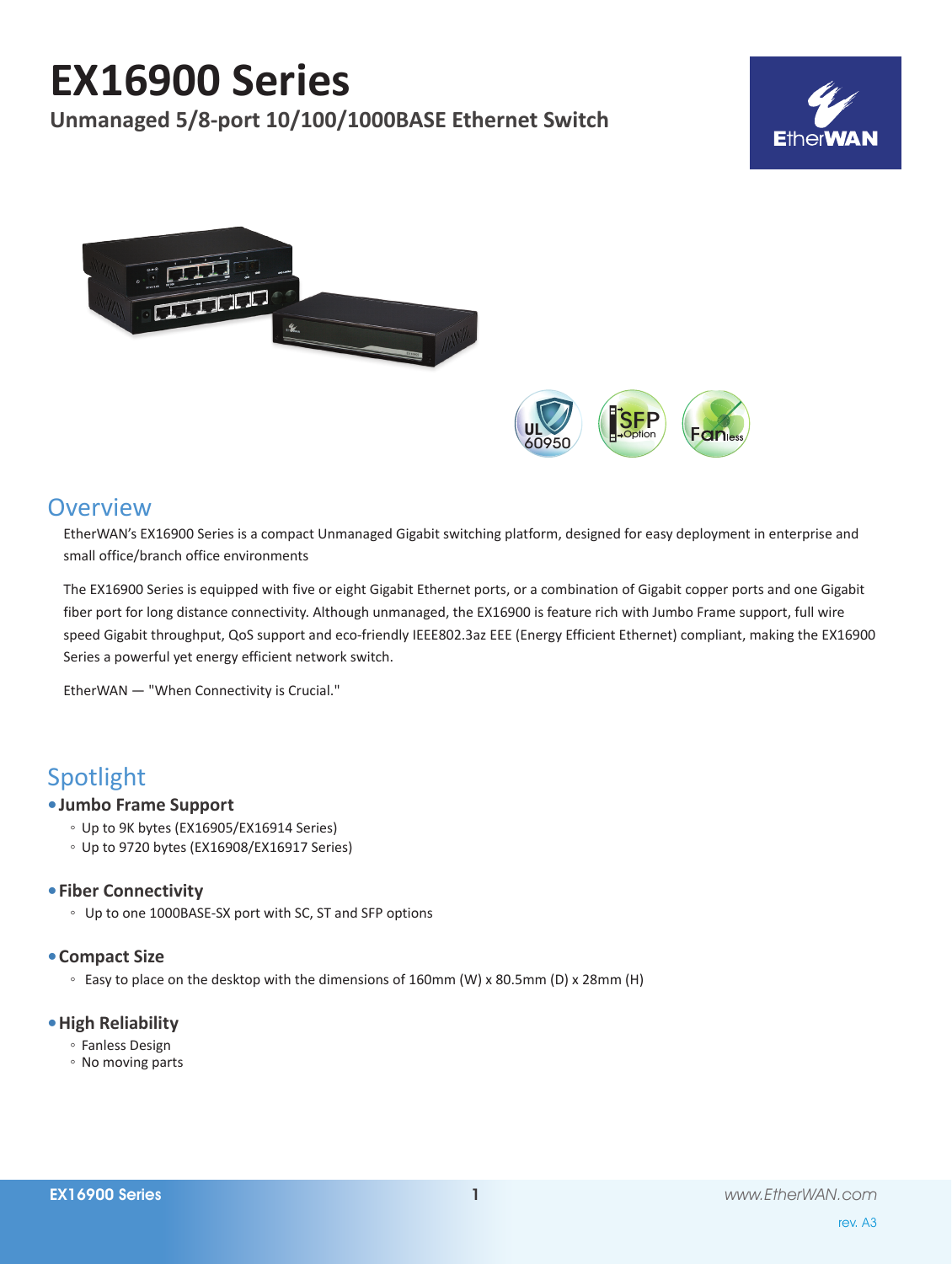### Hardware Specifications

#### **Technology**

#### **Standards** • IEEE802.3 10BASE-T

- • IEEE802.3u, 100BASE-TX
- • IEEE802.3ab 1000BASE-T
- 
- • IEEE802.3z 1000BASE-SX/1000BASE-LX
- • IEEE802.3x Full duplex flow control
- • IEEE802.3az Energy Efficient Ethernet
- IEEE802.3p Quality of Service (QoS)

#### **Forward and Filtering Rate**

- • 14,880pps for 10Mbps
- • 148,810pps for 100Mbps
- 1,488,100pps for 1000Mbps

#### **Packet Buffer Memory**

- • EX16905/EX16914: 1M bits
- • EX16908/EX16917: 192 KB

#### **Processing Type**

- Store-and-Forward
- • Auto Negotiation
- Half-duplex back-pressure and IEEE802.3x full-duplex flow control
- • Auto MDI/MDIX

#### **Jumbo Frame**

- • EX16905/EX16914: 9K
- • EX16908/EX16917: 9720 bytes

#### **Address Table Size**

- • EX16905/EX16914: 2048 MAC addresses
- EX16908/EX16917: 4K MAC addresses

#### **Power**

#### **Input Voltage**

• 5VDC

#### **Power Consumption**

- EX16905/EX16914: 3.5W Max.
- • EX16908/EX16917: 4W Max.

#### **Mechanical**

#### **Casing**

• Metal Case

#### **Dimensions**

• 160mm (W) x 80.5mm (D) x 28mm (H)  $(6.3"$  (W) x 3.17" (D) x 1.1" (H))

#### **Weight**

• 0.42Kg (0.92lb.)

#### **Installation**

• Wall or desktop mounting

#### **Interface**

#### **Ethernet Port**

- • EX16905/EX16914: 10/100/1000BASE-T: 5 or 4 ports 1000BASE-SX/LX/SFP: 0 or 1 port
- • EX16908/EX16917: 10/100/1000BASE-T: 8 or 7 ports 1000BASE-SX/LX/SFP: 0 or 1 port

#### **LED Indicators**

- • Per Unit: Power (Green)
- Per Port: 10/100M (Green); 1000Mbps (Amber)

#### **Environment**

**Operating Temperature** • 0°C to 45°C (32°F to 113°F)

#### **Storage Temperature**

• -10°C to 70°C (14°F to 158°F)

#### **Ambient Relative Humidity**

• 10% to 95% (non-condensing)

#### **Regulatory Approvals**

#### **ISO**

• Manufactured in an ISO9001 facility

#### **Safety**

**UL 60950**

#### **EMS**

#### **EN 55024**

**Emission Compliance**

**CE Mark Class A FCC Part 15B ClassA, VCCI Class A**